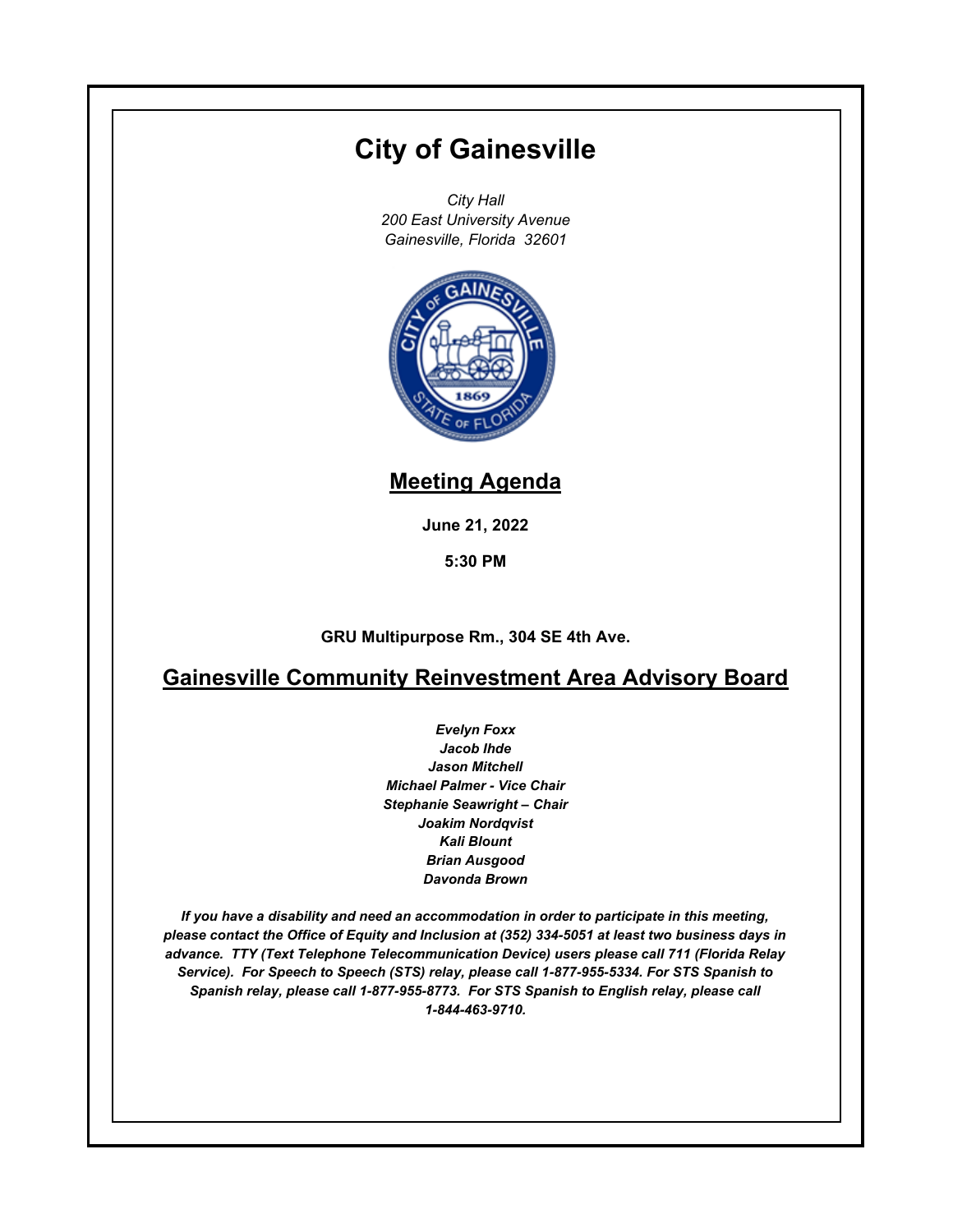# **CALL TO ORDER**

**ROLL CALL**

# **ADOPTION OF THE AGENDA**

# **APPROVAL OF MINUTES**

# **COMMUNICATIONS**

*Chair's Report Director's Report Staff Report*

# **CONSENT AGENDA**

# [211270.](http://gainesville.legistar.com/gateway.aspx?m=l&id=/matter.aspx?key=34052) **Amendment the Gainesville Community Reinvestment Area (GCRA) Advisory Board Rules (B)**

*Explanation: On January 20, 2022, the City Commission, on second reading, amended the GCRA's City ordinance (Legistar #210666), reducing the number of Board members from fifteen (15) to nine (9). As a result of the amendment, the GCRA Advisory Board Rules must also be revised to reflect the change.*

> *Subsequently, on May 5, 2022, (Legistar #210898) the City Commission approved the same change to the GCRA Rules.*

*Additionally, in consultation with the City Attorney, it was suggested that this also provided an opportunity to address/recommend other edits to the Rules. Accordingly, upon review of the document, staff identified a discrepancy in Article VI - Order of Business as shown.*

*Current Order*

- *1. Roll Call*
- *2. Approval of Agenda*
- *3. Approval of Previous Meeting's Minutes*
- *4. Request to Address the Board*
- *5. Communications*
- *6. Old Business*
- *7. New Business*
- *8. Board Member Comment*
- *9. Next Meeting Date*
- *10. Public Comment*
- *11. Adjournment*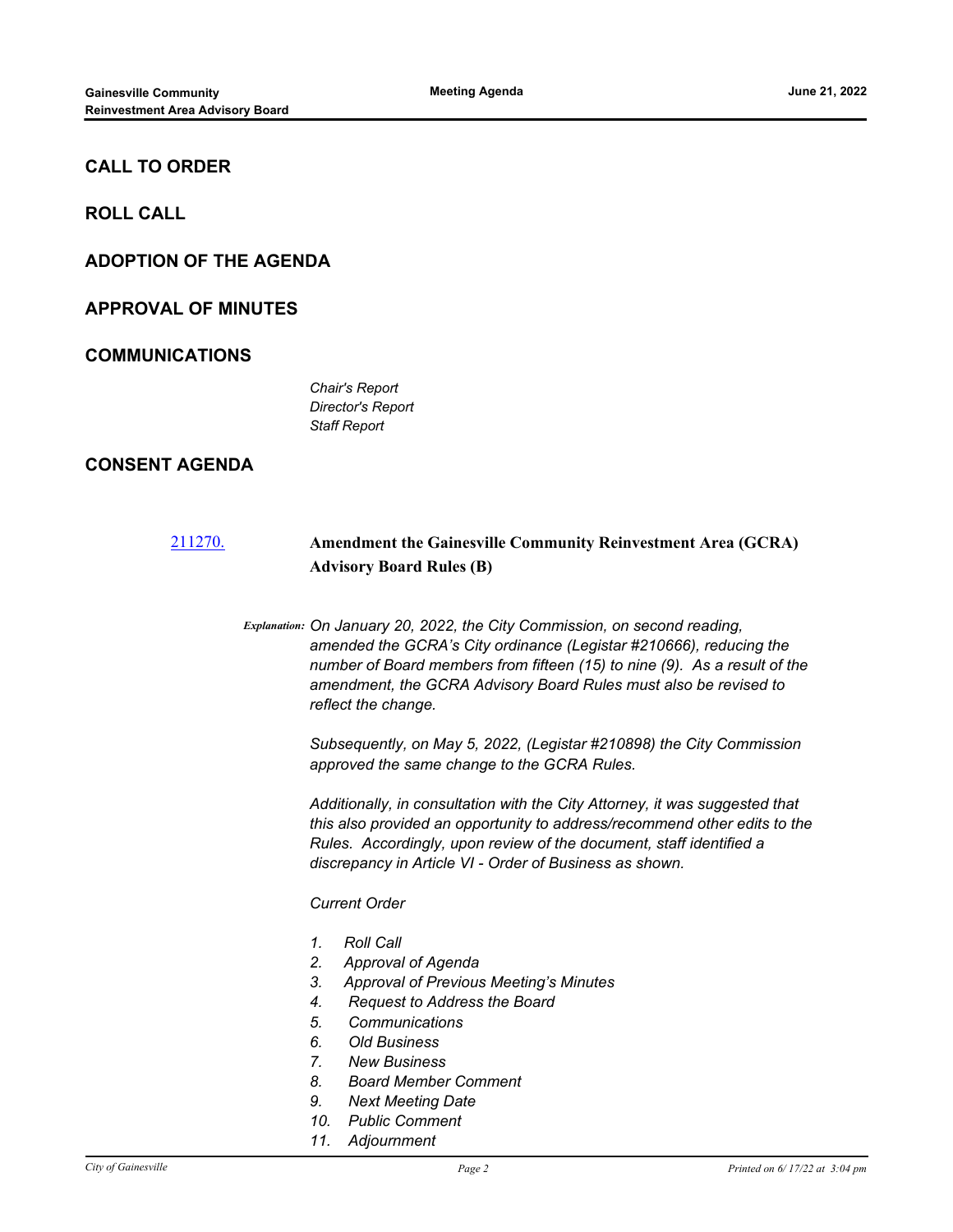#### *Proposed Order*

- *1. Call to Order*
- *2. Roll Call*
- *3. Adoption of the Agenda*
- *4. Approval of Minutes*
- *5. Communications*
- *6. Consent Agenda*
- *7. Business Discussion*
- *8. Public Comment*
- *9. Board Member Comment*
- *10. Next Meeting Date*
- *11. Adjournment*

*The recommended changes to the Order of Business were also approved by the City Commission.*

| Staff provide an update to the GCRA Advisory<br>Board on the amendment to the GCRA Advisory<br>Board Rules to reflect 1) the reduction in<br>membership from fifteen (15) to nine (9) and 2)<br>approve the changes to Article VI - Order of |
|----------------------------------------------------------------------------------------------------------------------------------------------------------------------------------------------------------------------------------------------|
| Business.                                                                                                                                                                                                                                    |
|                                                                                                                                                                                                                                              |

[211270\\_A\\_AMENDMENT to Rules of the GCRA Advisory Board\\_2022.05.05](http://Gainesville.legistar.com/gateway.aspx?M=F&ID=841b38ec-2d2b-497b-a759-d8da4db8ac12.pdf)

# **REQUEST TO ADDRESS THE BOARD**

[211242.](http://gainesville.legistar.com/gateway.aspx?m=l&id=/matter.aspx?key=34024) **Swarthy East GNV (B)**

*Explanation: Swarthy East GNV has requested event sponsorship from the GCRA and will give a brief presentation to the GCRA Advisory Board.* 

> *The backup included provides information on the various sponsorship levels.*

**RECOMMENDATION** *The GCRA Advisory Board hear a request for sponsorship from Swarthy East GNV and render a decision.*

[Revolution Before Evolution Festival](http://Gainesville.legistar.com/gateway.aspx?M=F&ID=b6ea8ed7-169a-4345-adaa-f69c29a669bd.jpg)

#### [211243.](http://gainesville.legistar.com/gateway.aspx?m=l&id=/matter.aspx?key=34025) **Request to Address the Board - THE FEST (B)**

*Explanation: THE FEST is an independent multiple-day, multiple-venue underground*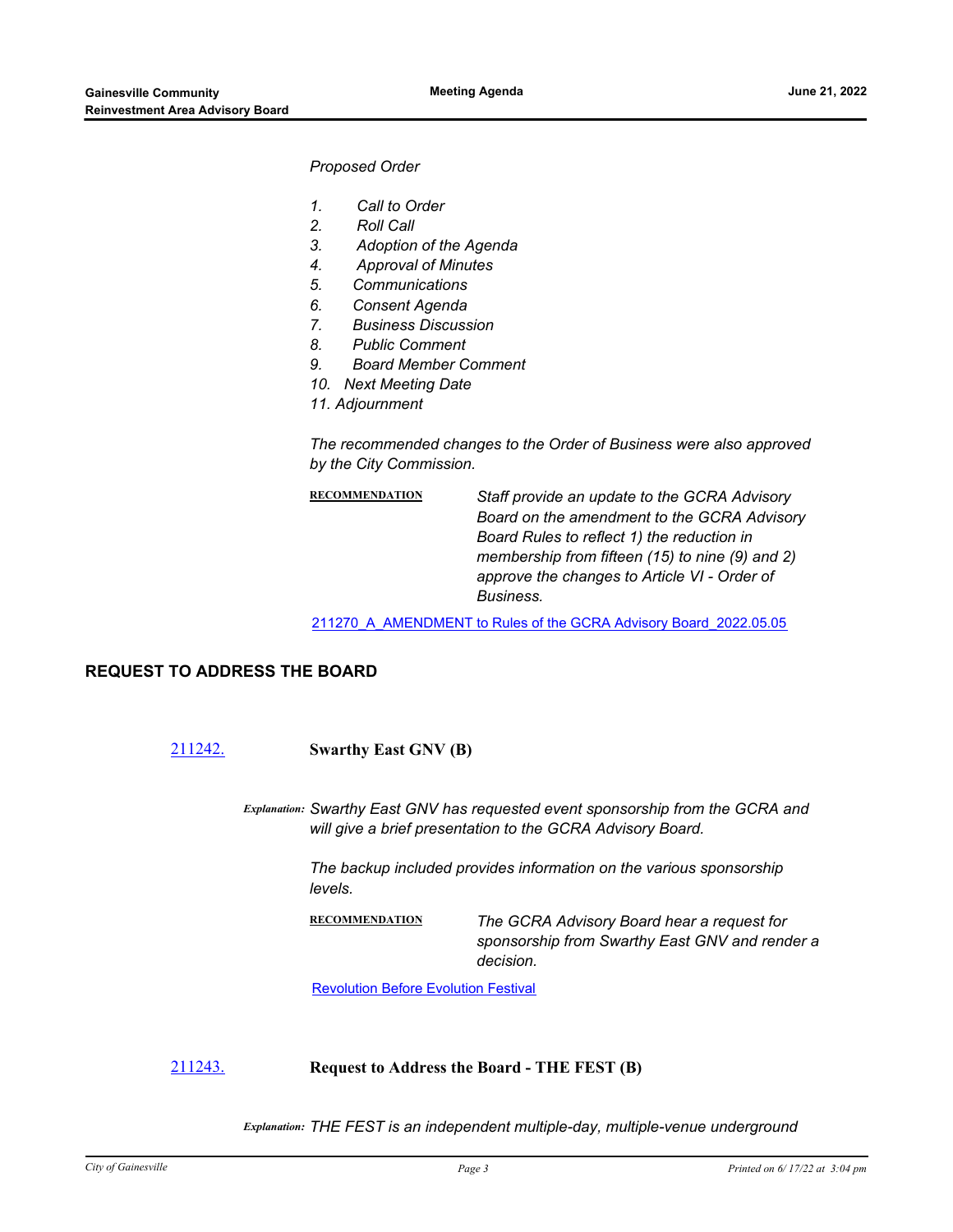*music festival held annually in Gainesville, Florida. In 2021, THE FEST celebrated 19 years after postponing the 2020 installment due to Covid-19 safety concerns. The FEST brings thousands of attendees to downtown Gainesville each year, which generates revenue for local businesses. FEST organizers worked to develop COVID protocols to hold the event safely. THE FEST is requesting the GCRA sponsor of this year's festival.* 

*The backup included, provides information of the various sponsorship levels.*

**RECOMMENDATION** *The GCRA Advisory Board hear requests for sponsorship from THE FEST, and render a decision.*

211243 A\_FEST\_20\_Sponsorship\_Guide\_SS\_V2 (1)

#### [211265.](http://gainesville.legistar.com/gateway.aspx?m=l&id=/matter.aspx?key=34047) **Request to Address the Board - SOAR Mentoring Services (B)**

*Explanation: SOAR Mentoring Services, a local 501(3)(c) organization, has requested to address the GCRA Advisory Board to request a sponsorship for the East Gainesville Backyard BBQ Cook-off. Information describing the event and sponsorship are included as backup.*

> **RECOMMENDATION** *The GCRA Advisory Board hear request for sponsorship from SOAR Mentoring Service, and render a decision on the respective request.*

211265 A SOAR Event Sponsor Proposal

211265 B Backyard Cook Off Flyer

#### [211263.](http://gainesville.legistar.com/gateway.aspx?m=l&id=/matter.aspx?key=34045) **Request to Address the Board - Pride Celebration (B)**

*Explanation: Pride Celebration has requested event sponsorship from the GCRA and will give a brief presentation to the GCRA Advisory Board.* 

*The backup included provides information on the event..*

**RECOMMENDATION** *The GCRA Advisory Board hear request for sponsorship from Swarthy East GNV and render a decision on the respective request.*

[June 24th](http://Gainesville.legistar.com/gateway.aspx?M=F&ID=65f9ffd2-5b63-4f72-b31d-063d1facff69.jpg)

### **BUSINESS DISCUSSION**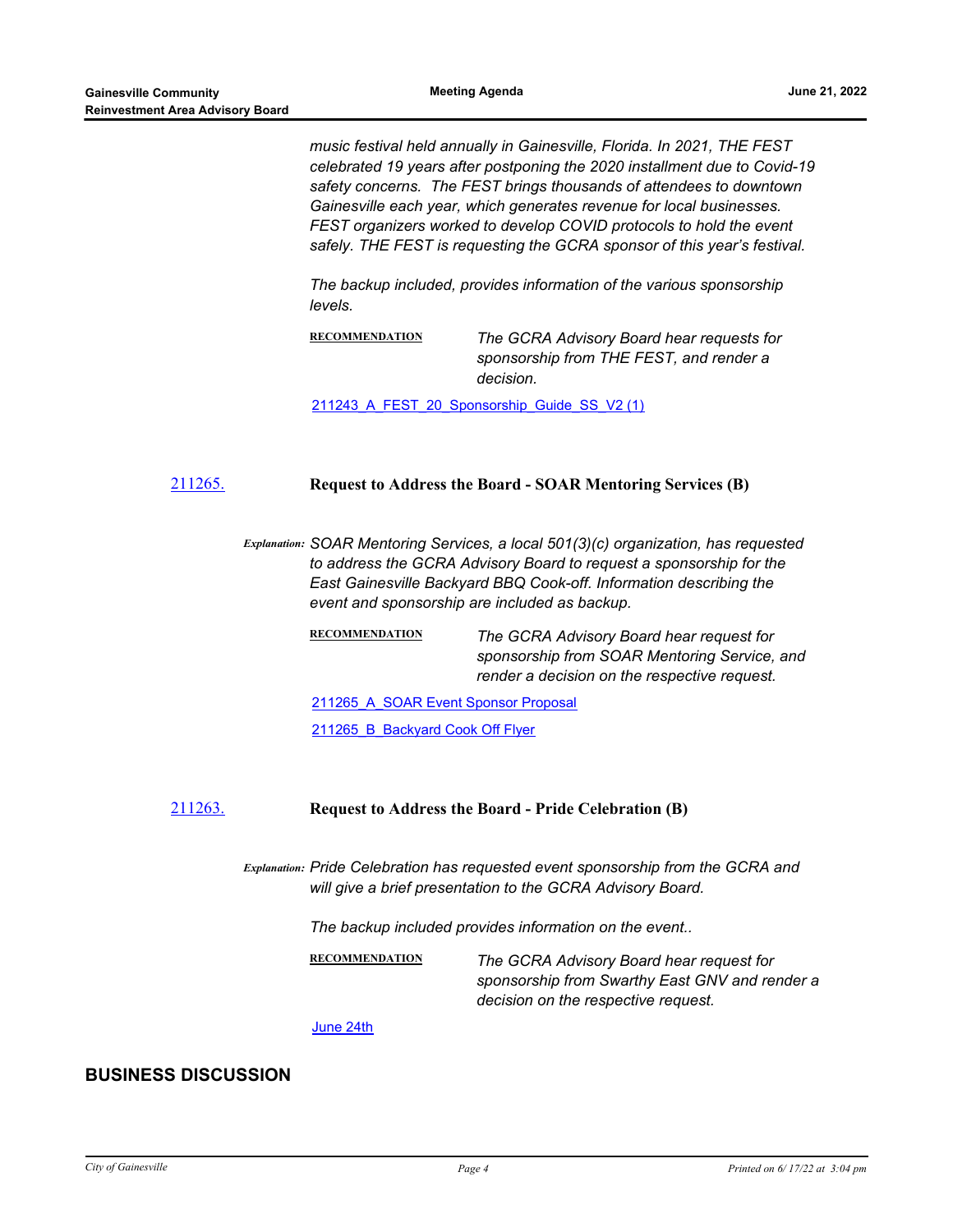**211345.**

#### **NW 5th Avenue Streetscape Phase III Opportunity (B)**

*Explanation: As part of the NW 5th Avenue/Pleasant Street Redevelopment Plan, the former CRA delivered two streetscaping projects along the NW 5th Avenue Commercial Corridor. The first was completed in the Pleasant Street neighborhood from NW 3rd Street to NW 6th Street (Phase I) and the second from NW 6th Street to NW 10th Street (Phase II). The two former projects included a visible "upgrade" with brick, lighting, street furnishings, wider sidewalks and undergrounded utilities, and infrastructure improvements for water/wastewater. It was envisioned that the final stretch of the NW 5th Avenue streetscaping efforts (Phase III) would be considered for funding once there was a plan for the former Seminary Lane properties. This way the intensive work could be completed in coordination with its redevelopment, which brings us to today, as you will hear the CHW presentation on Phase III of the NW 5th Ave Streetscape Project.*

> *On May 3, 2021, the GCRA received a formal request from CHW Professional Consultants regarding a potential partnership with the City and Tramell Webb Partners to complete the NW 5th Avenue Commercial Corridor streetscape from NW 10th to 13th Street (Phase III). Their request stated their intention to present to the GCRA Advisory Board, and on May 18, 2021, CHW provided a summary (Legistar #201232) of the proposed partnership and the opportunity to tie in the Heritage Trail project.*

*The GCRA Advisory Board was supportive of the project, and though no official motion was presented, CHW was asked to return with an update and next steps on the project.*

*Today, CHW will provide a more structured plan of the proposed streetscape improvements.*

*Fiscal Note: To be determined.*

**RECOMMENDATION** *The GCRA Advisory Board hears a presentation from CHW on the NW 5th Ave Streetscape (Phase III) Project and provides feedback on the same.*

211345\_A\_NW5th Ave Streetscape Phase III

[211245.](http://gainesville.legistar.com/gateway.aspx?m=l&id=/matter.aspx?key=34027)

# **GCRA Community Partnership Grant Program (B)**

*Explanation: At the March 15, 2022 Gainesville Community Reinvestment Area Advisory Board meeting, a draft of the Community Partnership Grant*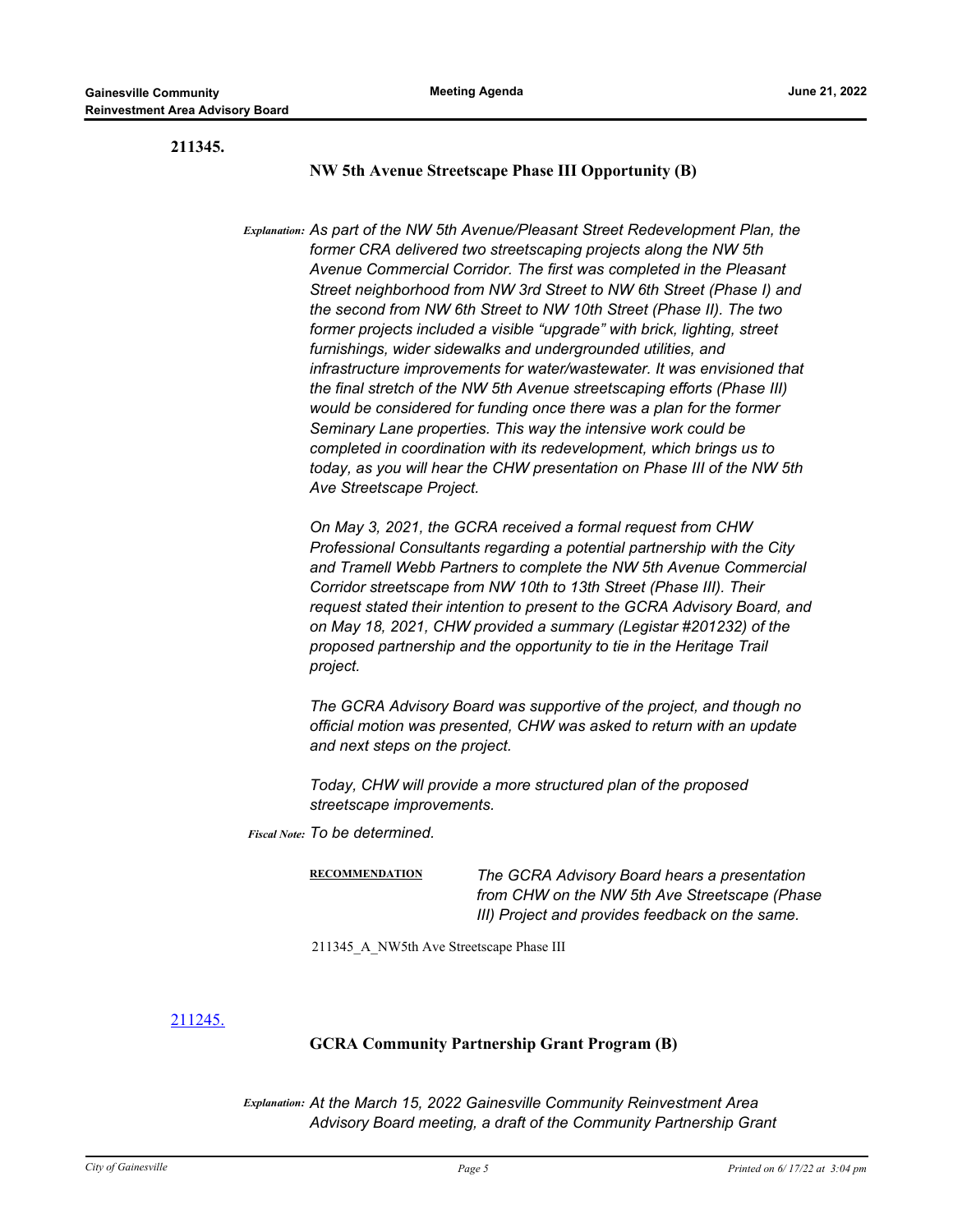*Program (Legistar #210323) was brought to the board for review and feedback. Feedback received during that meeting and the City's legal department has been incorporated into the proposed program.* 

*Background: The former Gainesville Community Redevelopment Agency (CRA) and the current Gainesville Community Reinvestment Area (GCRA) have assisted local non-profit organizations with small-scale grants for events within the District for most of its existence. An example of this is the annual support of the Fifth Avenue Arts Festival. Typically, the grant funds assisted with the fixed costs related to city services required via permit. Examples of these costs include street closures, Gainesville Police Department participation, Gainesville Fire Rescue support, etc.* 

*In the past, non-profit groups would request to address the CRA Advisory Board, give a presentation about their event, and ask for the Board's financial support. If the event met the criteria of the CRA Redevelopment Plan, the Board typically approved these funding requests. Grant awards ranged from \$1,500 to \$3,000.* 

*The GCRA 10-Year Reinvestment Plan identified the need for this program to continue and to develop a formal program for its administration. In its transition to a city department, there was also a need to understand other sources of community grants available from the city to avoid duplication and understand what's available city-wide to promote events of this kind.* 

*GCRA Staff, in conjunction with Parks Recreation and Cultural Affairs, has been working to understand how to help supplement their Special Event Additional Support (SEAS) grant program. The SEAS grant is specifically for special events throughout Gainesville and focuses on support services required for safety, traffic, waste, and park clean-up.* 

*In thinking through how the GCRA could differentiate its program, complement the SEAS grant, and meet a community need, Staff created this grant program to assist with other event costs not covered in PRCA's grant program. Events must align with the plan by focusing on community, arts and culture, recovery/resiliency, cultural celebration, neighborhood improvement, and racial healing/justice. The GCRA program is proposed to be a 50% matching grant, and the maximum grant amount is \$5,000.* 

#### *Strategic Connection*

*Goal 1: Equitable Community - Building equity and inclusivity. The program has components that allow for funding towards Arts and Cultural Initiatives, Cultural Celebration, Neighborhood Improvement, Racial Healing / Racial Justice Training* 

*Goal 3: A Great Place to Live & Experience*